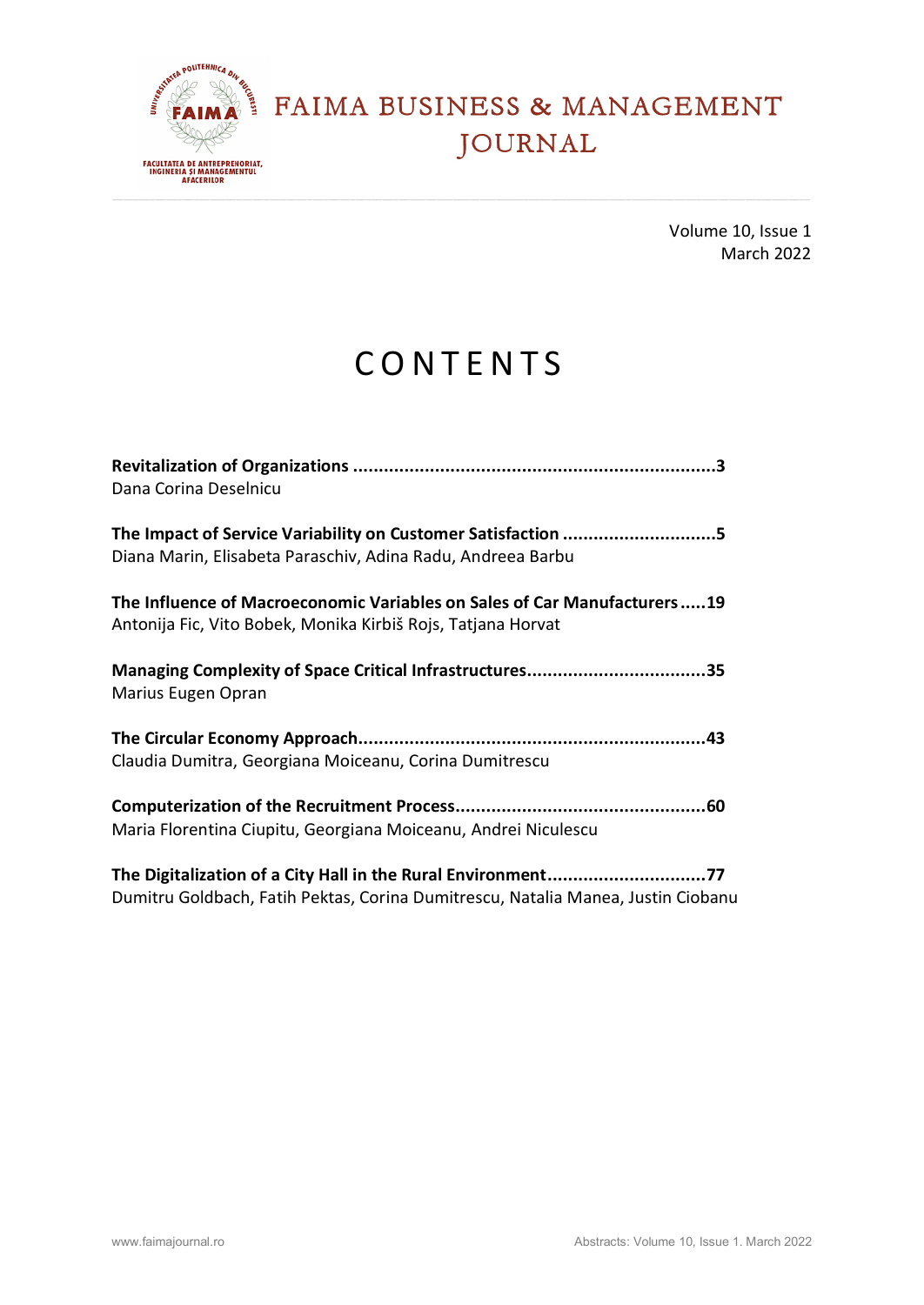

## EDITORIAL

#### **Revitalization of Organizations**

Culture Shock occurs when cultural paradigms change: values, beliefs, myths, taboos, stories, legends, heroes, symbols, and so on. C. Handy (in his 1992 book Understanding Organizations) identified four types of cultures: Jupiter in small organizations, Apollo in large companies, Athens in projects, and Dionysus in expert organizations. Changing paradigms within a culture or type of culture produces shocks, and if the change is not mastered it leads to crises.

Shock also occurs when trying to change unwanted behaviors (diseases) that are part of the pathology of organizations, represented by interventions in state policy or market functioning. Organizational diseases also arise from the behavior of managers (secrecy, bureaucracy, corruption, nepotism, managerialism).

To avoid the shock, the deliberations on the new paradigms in groups of specialists, the increase of the weight of the people accustomed to the new paradigms, the beginning of some training programs to learn the new paradigms were identified as solutions. But we must not forget that every paradigm involves a cultural risk that arises from the neglect of the coherence of the new paradigms and those that remain.

The truth is born in the clash of divergent opinions and values. Effective leaders encourage disagreements, as Peter Drucker once said. Concerns are raised and creative solutions are developed. Effective leaders create cultures of contention on purpose. They know that such cultures would handle conflict properly and integrate emotionally challenging situations into constructive ones.

In organizations, disagreements add an extra level of emotions to what is sometimes an already emotionally charged and complex situation. Reaching consensus becomes more difficult, especially if the manager is not an autocratic one, but one that rather requires unanimous agreement from the team before proceeding with a strategic move. Proceeding with a decision despite the cultural pressure requires a higher level of self-confidence and belief in the leadership's vision.

This is why managers generally try to avoid disagreements. Disagreements, of even conflicts, have the potential to be confrontational or emotional and, even worse, to change a working team into a dysfunctional one. With time, the disagreeing parties stop communicating effectively, and layers of emotional resentments are added on top of the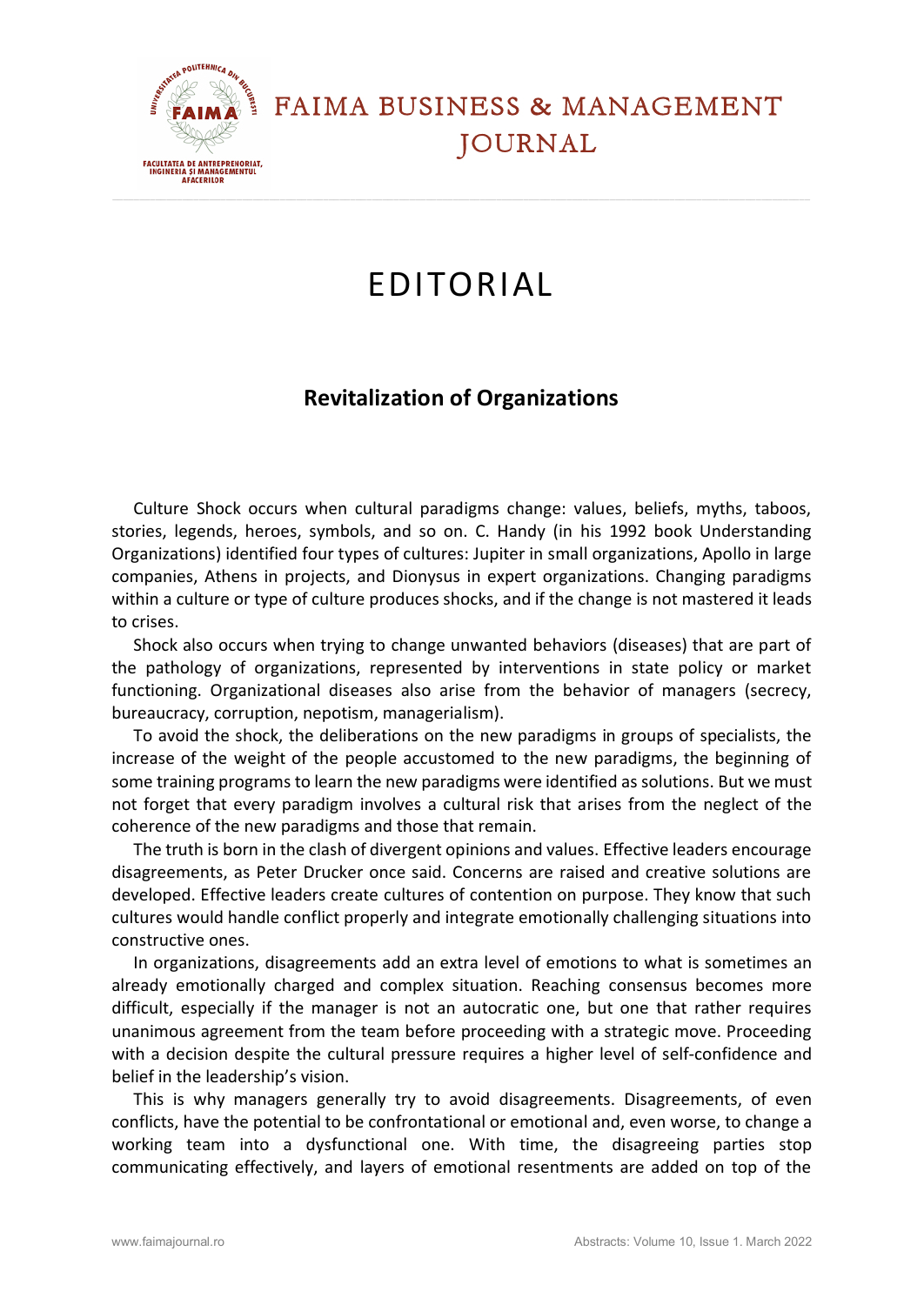

initial disagreement. But in fact, if the culture was so developed to focus on the root causes constructively and define them clearly to the mutual satisfaction, this step alone would shift the parties into the mode of looking for a solution.

Culture shock happens also because of the conflicting values of the parties involved. It is important to check whether the issue of disagreement goes against the values that support the organizational culture. In such situations, one party is likely to feel resistance to the ideas and solutions from the other party. If so, this fact must be communicated immediately, as one cannot execute a decision that goes against his/her values. The other party understands this, too. Therefore, communication becomes critically important. The leader has to be clear about the intent, motivation, business need, and other important factors that shape the decision.

In conclusion, disagreements and culture clashes can be powerful tools for better decisionmaking and stronger organizational culture. When handled properly, they can surface critical parameters related to the decision, safe-guard against wrong frames and stimulate the imagination. In situations in which we want more information or to reach a better solution, one of the ways is to create a dis-agreement. Dealing with cultural clashes and conflicts requires a higher degree of leadership emotional balance and mastery, however, to what every leader should strive.

> Dana Corina Deselnicu Senior Editor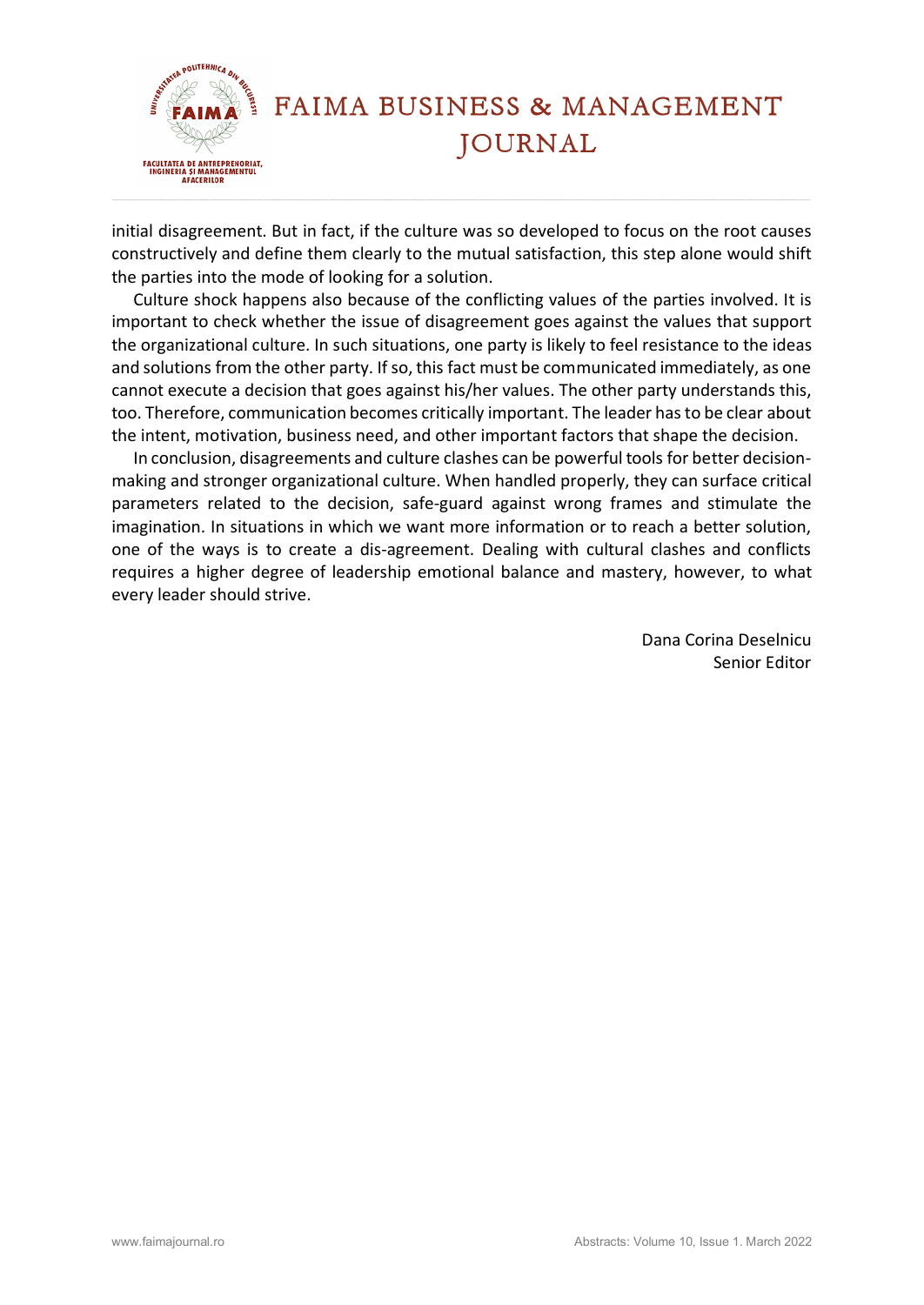

# ABSTRACTS

### **The Impact of Service Variability on Customer Satisfaction**

Diana-Andreea Marin (1), Elisabeta Paraschiv (2), Adina-Florina Radu (3), Andreea Barbu (4)

(1) Finance Cont Complete, Șos. Olteniței no. 254, Bucharest, Romania

(2) SAP România SRL, Tipografilor str. no. 11-15, Bucharest, Romania

(3) IBM România, Șos. Orhideelor no. 15, Bucharest, Romania

(4) University POLITEHNICA of Bucharest, Splaiul Independenței no. 313, Bucharest, Romania

ABSTRACT: *The hospitality industry encompasses a wide range of areas in the service industry, such as accommodation, food services, tourism, and travel, which offer comfort, and guidance to customers, all of which are interdependent. Customer satisfaction consists firstly in the quality the clients perceive, and it embodies the added value that an organization can bring to its services. The main characteristic of services is variability, which refers to difficulty in being standardized. The paper's main subject is to determine the relationship between customer satisfaction and service variability aimed at serving in restaurants. Another objective of this study concerns verifying the connections between the influencing factors and the two examined concepts. The research is exploratory and quantitative, mainly using the Likert scale in the process of collecting data. According to the analysis of the results, between the two studied concepts exists a positive and direct relationship, the service variability occurring to influence satisfaction levels. The factors from the specialized literature have been tested and create strong links with service variability. The study results complete the gaps from previous research by connecting the two concepts and by determining the relation between them.*

*KEYWORDS:* service variability, customer satisfaction, service quality, heterogeneity, hospitality industry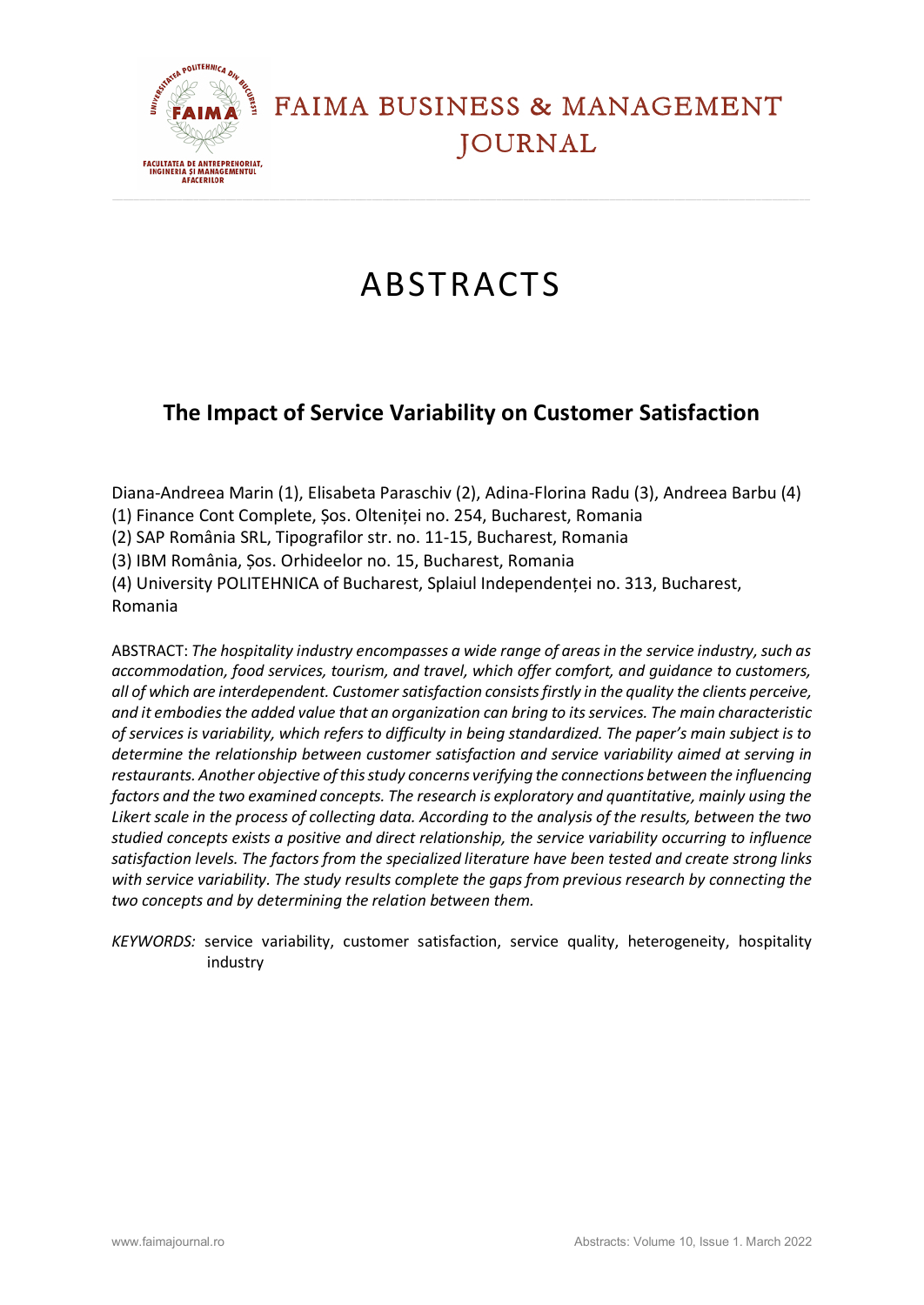

### **The Influence of Macroeconomic Variables on Sales of Car Manufacturers**

Antonija Fic (1), Vito Bobek (1), Monika Kirbis Rojs (2), Tatjana Horvat (3)

- (1) University of Applied Sciences FH Joanneum, Eggenberger Allee 11, Graz, Austria
- (2) Government Office for Development and European Cohesion Policy, Ljubljana, Slovenia
- (3) University of Primorska, Cankarjeva 5, SI-6101 Koper, Slovenia

ABSTRACT: *This paper aims to research the influence of several macroeconomic variables on German premium car brands Audi, BMW, and Mercedes-Benz in the Malaysian automotive market between 2010 and 2019. The qualitative analysis determined the sales of premium passenger vehicles in units produced by the top German car manufacturers as the dependant variable. In contrast, the PESTEL analysis determined the relevant macroeconomic variables, namely the gross domestic product, interest rate, consumer price index, exchange rate, and the unemployment rate, as the independent variables. Quantitative analysis has been conducted in the form of a multiple regression analysis. The multiple regression results show that none of the five macroeconomic variables have influenced the sales of Audi, BMW, and Mercedes-Benz passenger vehicles in Malaysia.*

KEYWORDS: automotive industry, Malaysia, premium, German cars, macroeconomic factors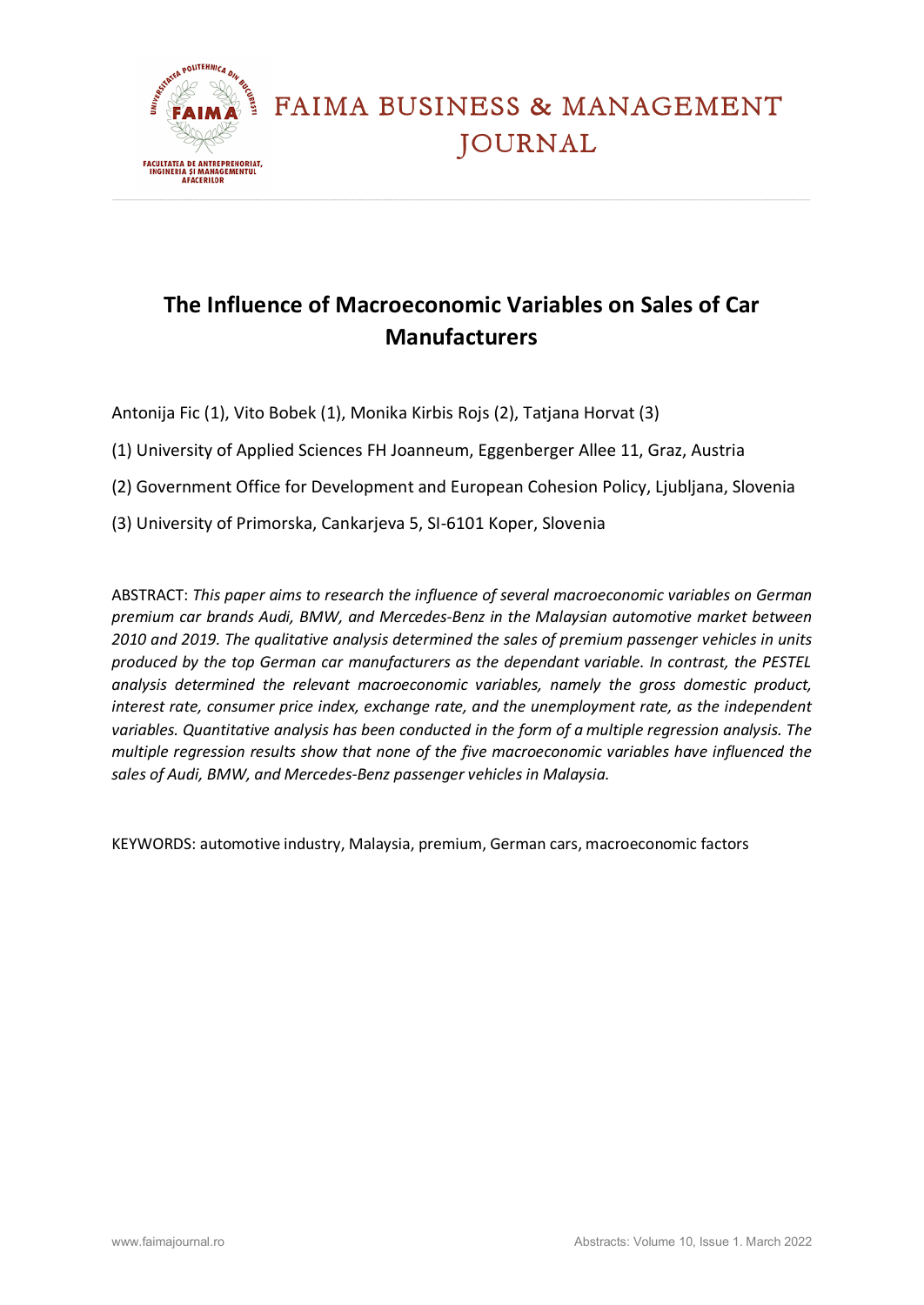

### **Managing Complexity of Space Critical Infrastructures**

Marius Eugen Opran

Romanian Space Agency, Mendeleev Str. no. 21, Bucharest, Romania

ABSTRACT: *The growing complexity of infrastructure has increased to overwhelming levels, making it more difficult to understand the potential causes and consequences of failures. Also, as services based on critical infrastructure are used intensively in both the economy and society, the severity of potential failures develops. The degree of complexity of the transport infrastructure is increasing, and the need for operational efficiency determines the implementation of new solutions offered by space infrastructures. To understand the complexity of critical space infrastructures, the authors describe space architecture. Furthermore, the paper introduces the concept of Complex System Governance (CSG) that addresses these issues, providing the tools, concepts, mindsets, and processes needed to understand the complexity of systems.*

KEYWORDS: complexity, critical infrastructures, space systems, systems of systems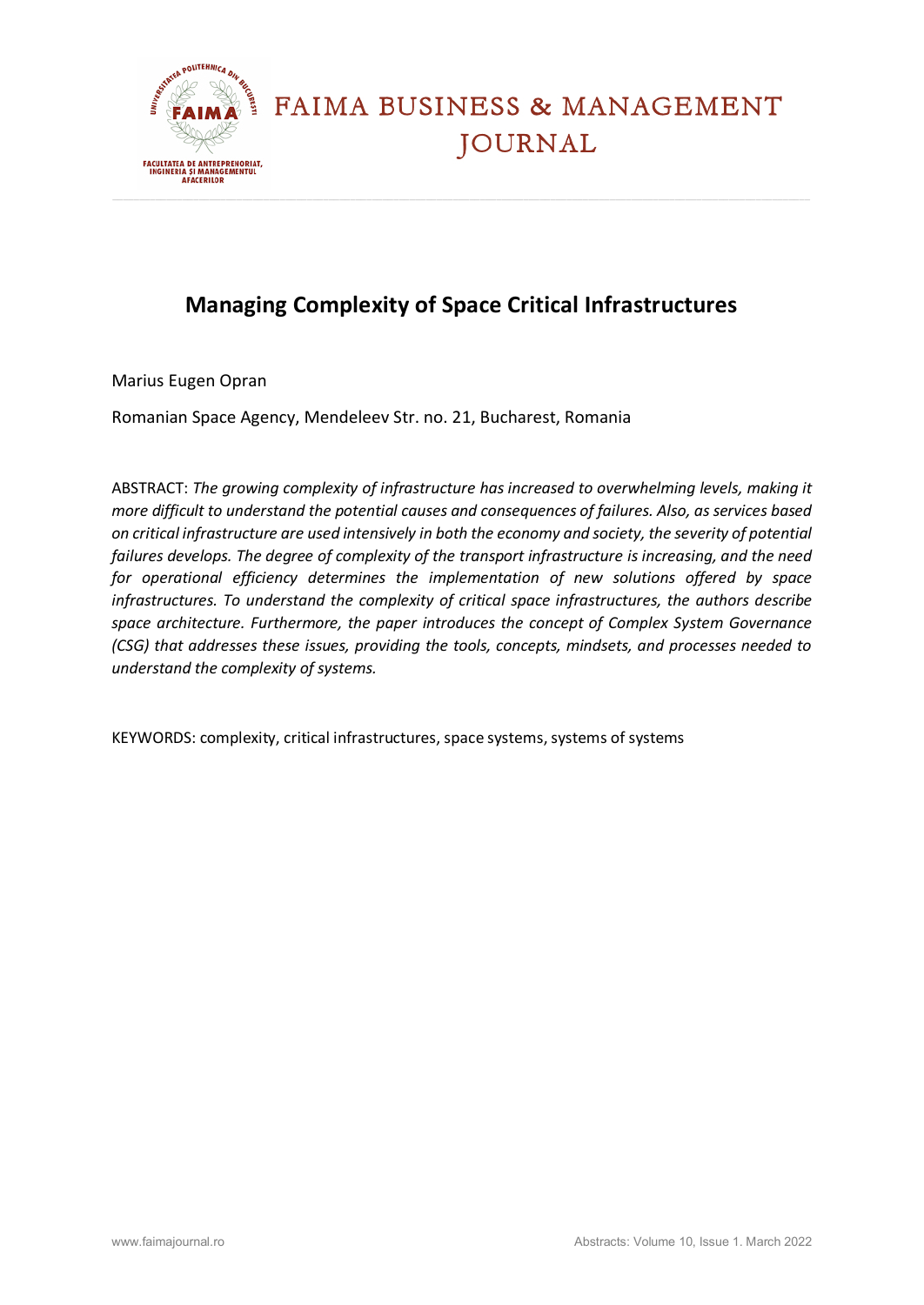

### **The Circular Economy Approach**

Claudia Monica Dumitra, Georgiana Moiceanu, Corina Ionela Dumitrescu

University POLITEHNICA of Bucharest, Splaiul Independenței no. 313, Bucharest, Romania

ABSTRACT: *In the year 2015 the European Commission presented an action plan regarding Circular Economy and another four legislative proposals that considered mainly waste management. The objectives mentioned that 65% of the municipal waste should be recycled by 2035 and the waste deposit reduction should reach 10%. The purpose of the paper is to present the circular economy concept starting with defining the system, presenting the demands of the circular economy, weaknesses and strengths and strategies. Presenting all this should highlight an analysis of the circular economy and the way it was perceived until now. The circular economy implementation contributes to the article by showing some of the ways the transition from a linear economy to a circular has been done, some examples and principles applied.* 

KEYWORDS: circular economy, principles, strengths, circular economy demands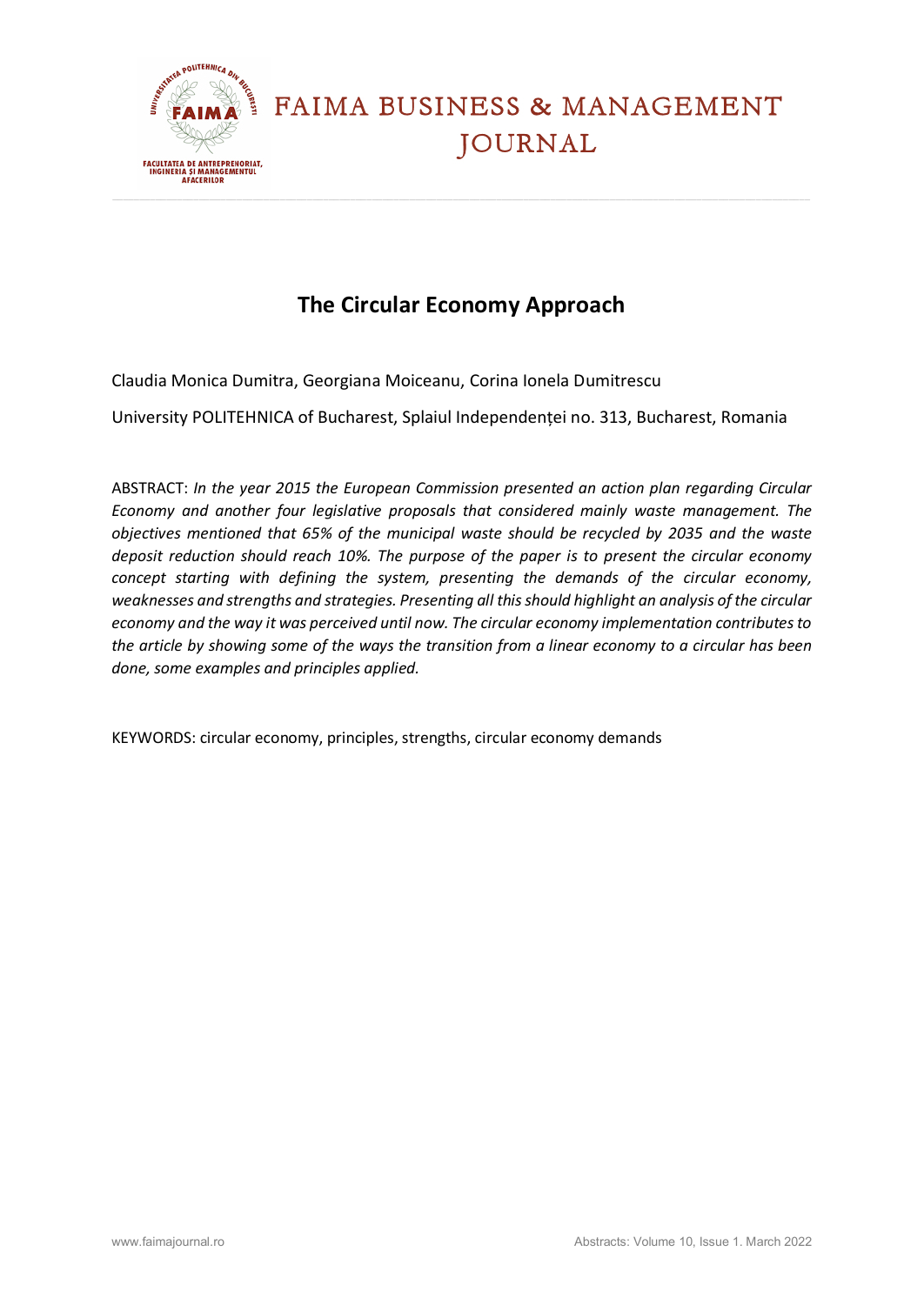

#### **Computerization of the Recruitment Process**

Maria Florentina Ciupitu (1), Georgiana Moiceanu (2), Andrei Niculescu (2)

(1) Mellon Romania, Justiției Str. no. 59, Bucharest, Romania

(2) University POLITEHNICA of Bucharest, Splaiul Independenței no. 313, Bucharest, Romania

ABSTRACT: *The changes in the recruitment process started much sooner than the COVID pandemic but along with it the process started changing rapidly. Both the companies and the future employees had to change the way they saw the recruitment process. The organizations, disregarding their type, started being more conscious about the changes need so they began to use many communications software and platforms to remove the gasps between employees and to avoid the lack of interaction methods with teammates. Since the COVID-19 restrictions were imple-mented, the HR department has made changes to the recruitment process, and the utilisation rate of recruitment platforms increased. The present paper presents the recruitment process basic information and the current situation.* 

KEYWORDS: recruitment, COVID pandemic, employees, impact analysis